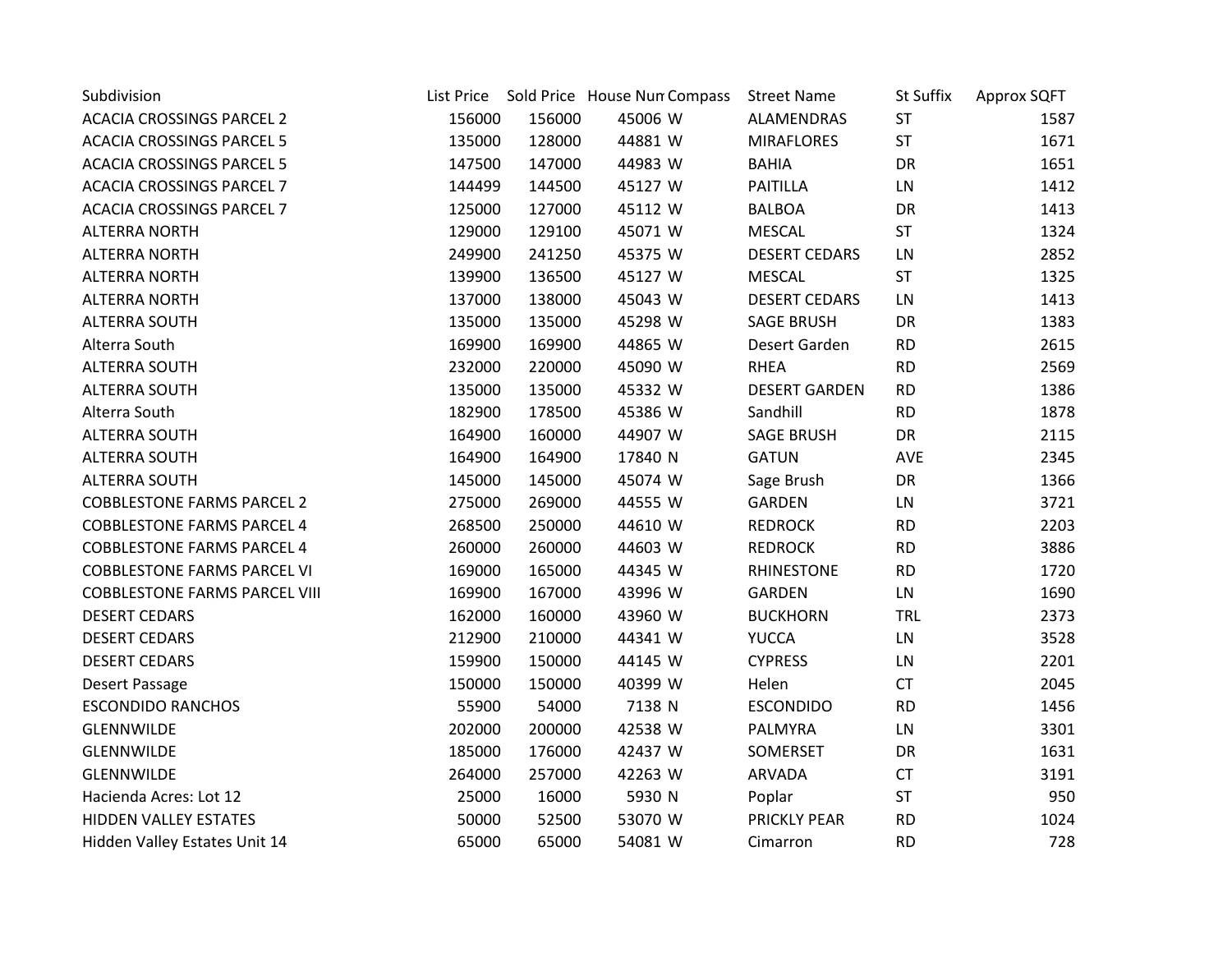| HIDDEN VALLEY ESTATES UNIT NO 1   | 91000  | 90000  | 563 N   | SMART               | <b>RD</b>  | 2128 |
|-----------------------------------|--------|--------|---------|---------------------|------------|------|
| <b>HOMESTEAD</b>                  | 175900 | 173900 | 20645 N | <b>WILFORD</b>      | AVE        | 1389 |
| <b>HOMESTEAD</b>                  | 191900 | 189900 | 20627 N | <b>WILFORD</b>      | <b>AVE</b> | 1838 |
| <b>HOMESTEAD</b>                  | 205900 | 197000 | 20610 N | <b>WILFORD</b>      | AVE        | 2053 |
| Homestead                         | 139900 | 135500 | 40121 W | SANDERS             | <b>WAY</b> | 1466 |
| Homestead                         | 179990 | 179000 | 39966 W | <b>COLTIN</b>       | <b>WAY</b> | 1864 |
| Homestead North                   | 124900 | 124900 | 40057 W | <b>HAYDEN</b>       | <b>DR</b>  | 1066 |
| Homestead North                   | 149900 | 147777 | 40145 W | SANDERS             | <b>WAY</b> | 2192 |
| HOMESTEAD NORTH PARCEL 1          | 169900 | 169000 | 40733 W | SANDERS             | <b>WAY</b> | 2277 |
| HOMESTEAD NORTH PARCEL 10         | 223030 | 222980 | 41309 W | <b>GANLEY</b>       | <b>WAY</b> | 2097 |
| HOMESTEAD NORTH PARCEL 11         | 194890 | 203595 | 20194 N | <b>JILL</b>         | <b>AVE</b> | 1916 |
| HOMESTEAD NORTH PARCEL 23         | 180900 | 181900 | 20663 N | <b>WILFORD</b>      | AVE        | 1552 |
| HOMESTEAD NORTH PARCEL 23         | 179900 | 177900 | 20650 N | <b>WILFORD</b>      | AVE        | 1552 |
| HOMESTEAD NORTH PARCEL 23         | 179900 | 177000 | 39955 W | <b>PRYOR</b>        | LN         | 1552 |
| HOMESTEAD NORTH PARCEL 26         | 138000 | 135000 | 21181 N | <b>MAC NEIL</b>     | <b>ST</b>  | 1527 |
| HOMESTEAD NORTH PARCEL 4          | 239900 | 237000 | 41168 W | <b>NOVAK</b>        | LN         | 2531 |
| Homestead North Parcel 6          | 186000 | 186000 | 41253 W | <b>Brandt</b>       | DR         | 2528 |
| HOMESTEAD NORTH PARCEL 9          | 280000 | 250000 | 40684 W | <b>HOPPER</b>       | DR         | 2468 |
| MAGNOLIA PARCEL 5 AT GLENNWILDE   | 189000 | 189000 | 19145 N | <b>VENTANA</b>      | LN         | 2993 |
| Maricopa Meadows                  | 175000 | 176500 | 45658 W | SHERIDAN            | <b>RD</b>  | 2191 |
| <b>MARICOPA MEADOWS</b>           | 164949 | 161500 | 45489 W | <b>BARBARA</b>      | LN         | 2260 |
| Maricopa Meadows 15               | 131000 | 125000 | 46108 W | Windmill            | <b>DR</b>  | 1448 |
| MARICOPA MEADOWS PARCEL 12        | 199900 | 195000 | 46092 W | <b>DIRK</b>         | <b>ST</b>  | 3429 |
| MARICOPA MEADOWS PARCEL 13        | 149900 | 149900 | 46087 W | <b>HOLLY</b>        | <b>DR</b>  | 1700 |
| <b>MARICOPA MEADOWS PARCEL 15</b> | 129900 | 129000 | 46066 W | <b>LONG</b>         | <b>WAY</b> | 1220 |
| MARICOPA MEADOWS PARCEL 16        | 164000 | 150000 | 19460 N | KARI                | LN         | 2192 |
| MARICOPA MEADOWS PARCEL 16        | 159900 | 159900 | 45639 W | SHERIDAN            | <b>RD</b>  | 2192 |
| MARICOPA MEADOWS PARCEL 3         | 149000 | 149000 | 45461 W | AMSTERDAM           | <b>RD</b>  | 1993 |
| MARICOPA MEADOWS PARCEL 5         | 160000 | 160000 | 45584 W | <b>TUCKER</b>       | <b>RD</b>  | 2637 |
| MARICOPA MEADOWS PARCEL 6         | 219900 | 219900 | 45553 W | <b>MORNING VIEW</b> | LN         | 2988 |
| MARICOPA MEADOWS PARCEL 8         | 239900 | 235000 | 17705 N | <b>MADISON</b>      | <b>RD</b>  | 2777 |
| <b>MARICOPA MEADOWS PARCEL 8</b>  | 194000 | 190000 | 45774 W | <b>RANCH</b>        | <b>RD</b>  | 2734 |
| Northwest Maricopa Acreage        | 129900 | 126000 | 54276 W | <b>NESSA</b>        | <b>CT</b>  | 2232 |
| PALO BREA                         | 243900 | 230000 | 44033 W | PALO ABETO          | <b>DR</b>  | 3208 |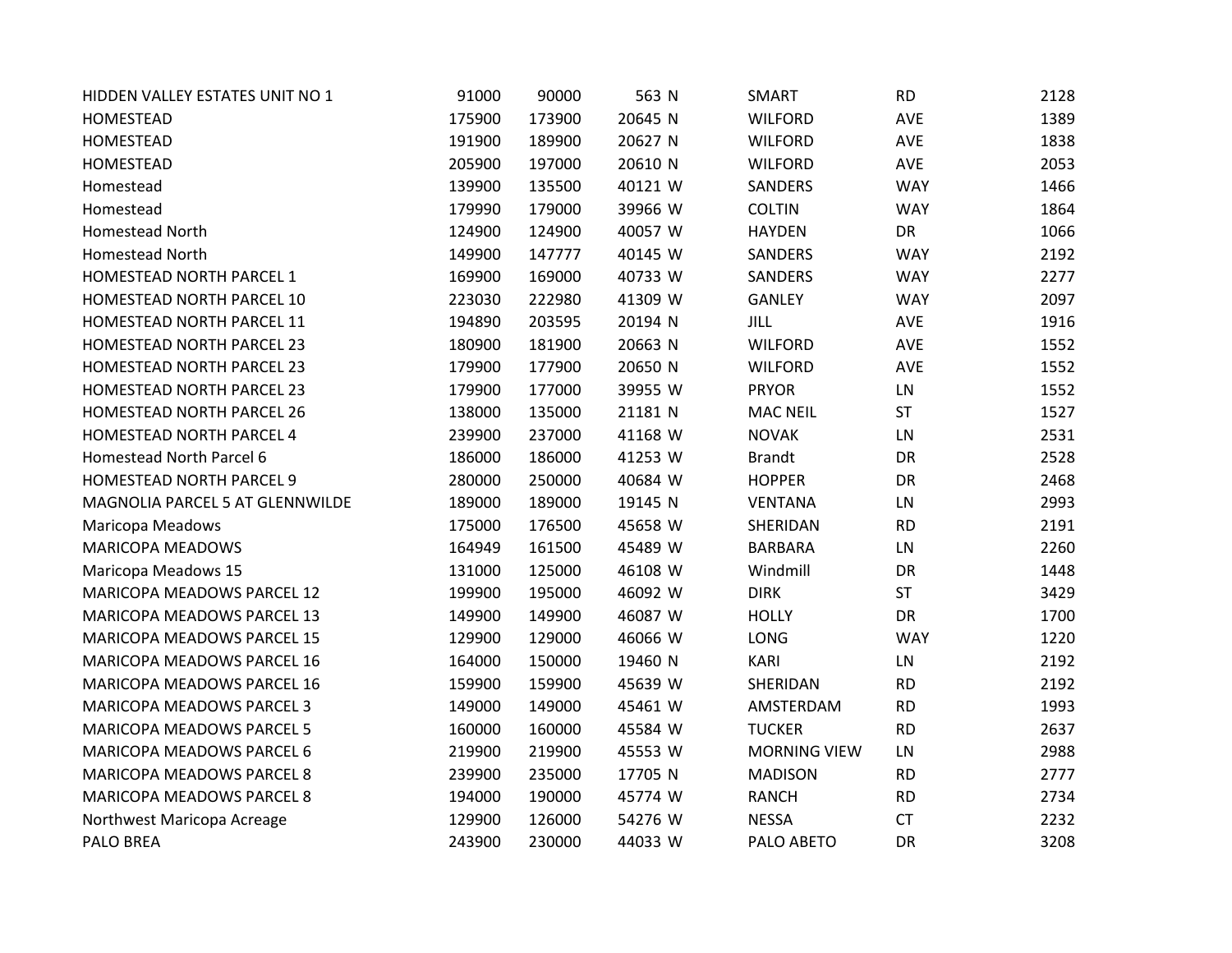| <b>PALO BREA</b>                          | 150000 | 175000 | 44433 W | PALO NUEZ              | <b>ST</b>  | 2570 |
|-------------------------------------------|--------|--------|---------|------------------------|------------|------|
| PARCEL 23 AT HOMESTEAD NORTH              | 171900 | 171900 | 20630 N | <b>WILFORD</b>         | AVE        | 1389 |
| PARCEL 2A AT RANCHO EL DORADO             | 153900 | 155000 | 43913 W | <b>COLBY</b>           | DR         | 2000 |
| PHASE II PARCEL 16/17 AT RANCHO EL DORADO | 140000 | 140000 | 42515 W | SUNLAND                | <b>DR</b>  | 1281 |
| Province                                  | 200000 | 195000 | 42317 W | WATERFALL              | <b>WAY</b> | 1591 |
| <b>PROVINCE</b>                           | 219900 | 210000 | 42962 W | <b>OCEAN BREEZE</b>    | DR         | 2103 |
| Province                                  | 278890 | 270000 | 20180 N | Peppermint             | DR         | 1811 |
| Province                                  | 332975 | 321575 | 20150 N | Peppermint             | DR         | 2414 |
| Province                                  | 337900 | 340310 | 20275 N | Peppermint             | DR         | 2157 |
| Province                                  | 214900 | 207900 | 20267 N | <b>Winter Escape</b>   | <b>CT</b>  | 1564 |
| Province                                  | 251733 | 252097 | 20321 N | <b>Winter Escape</b>   | <b>CT</b>  | 1811 |
| <b>PROVINCE</b>                           | 227800 | 220000 | 42632 W | CONSTELLATION          | DR         | 1721 |
| <b>PROVINCE PARCEL 13</b>                 | 156998 | 151500 | 42036 W | <b>DORSEY</b>          | DR         | 1379 |
| Province Parcel 13B                       | 215000 | 207000 | 41665 W | <b>SUMMER WIND</b>     | <b>WAY</b> | 1574 |
| <b>PROVINCE PARCEL 15</b>                 | 185000 | 185000 | 19752 N | <b>PUFFIN</b>          | DR         | 1582 |
| Province Parcel 15                        | 229900 | 215000 | 42684 W | Sandpiper              | DR         | 2336 |
| <b>PROVINCE PARCEL 5B</b>                 | 269000 | 260000 | 42875 W | <b>WHISPERING WIND</b> | LN         | 2129 |
| PROVINCE PARCEL 6                         | 175000 | 175000 | 20183 N | <b>BIG DIPPER</b>      | DR         | 1701 |
| <b>PROVINCE PARCEL 7</b>                  | 150000 | 145000 | 20643 N | <b>LEMON DROP</b>      | <b>DR</b>  | 1208 |
| RANCHES AT MARICOPA                       | 184995 | 165000 | 9279 N  | <b>RANCHETTE</b>       | <b>WAY</b> | 1512 |
| Rancho El Dorado                          | 169000 | 173500 | 43381 W | Rio Bravo              | DR         | 2622 |
| RANCHO EL DORADO                          | 339900 | 335000 | 21894 N | <b>BALBOA</b>          | DR         | 3956 |
| Rancho El Dorado                          | 209000 | 194000 | 42461 W | <b>OAKLAND</b>         | DR         | 2871 |
| RANCHO EL DORADO                          | 148500 | 148500 | 43978 W | SAGEBRUSH              | <b>TRL</b> | 1653 |
| RANCHO EL DORADO                          | 162900 | 162900 | 42271 W | Colby                  | DR         | 2276 |
| RANCHO EL DORADO                          | 229900 | 209000 | 21875 N | <b>BACKUS</b>          | DR         | 1919 |
| Rancho El Dorado                          | 175000 | 160000 | 42029 W | <b>ANNE</b>            | ${\sf LN}$ | 2469 |
| RANCHO EL DORADO PARCEL 13 PHASE 2        | 269900 | 267500 | 42413 W | <b>LITTLE</b>          | DR         | 1918 |
| RANCHO EL DORADO PARCEL 20 PHASE 2        | 169995 | 169995 | 42335 W | <b>CHAMBERS</b>        | DR         | 1956 |
| RANCHO EL DORADO PARCEL 21 PHASE 2        | 161000 | 161000 | 42359 W | <b>HALL</b>            | DR         | 1913 |
| RANCHO EL DORADO PARCEL 23 PHASE 2        | 144900 | 140000 | 41956 W | SUNLAND                | DR         | 1480 |
| RANCHO EL DORADO PARCEL 24 PHASE 2        | 254900 | 250000 | 22499 N | VAN LOO                | DR         | 2313 |
| RANCHO EL DORADO PARCEL 26A PHASE 2       | 217900 | 218750 | 41879 W | <b>HALL</b>            | <b>CT</b>  | 3017 |
| RANCHO EL DORADO PARCEL 27 PHASE 2        | 204900 | 205000 | 21838 N | <b>DIETZ</b>           | DR         | 2131 |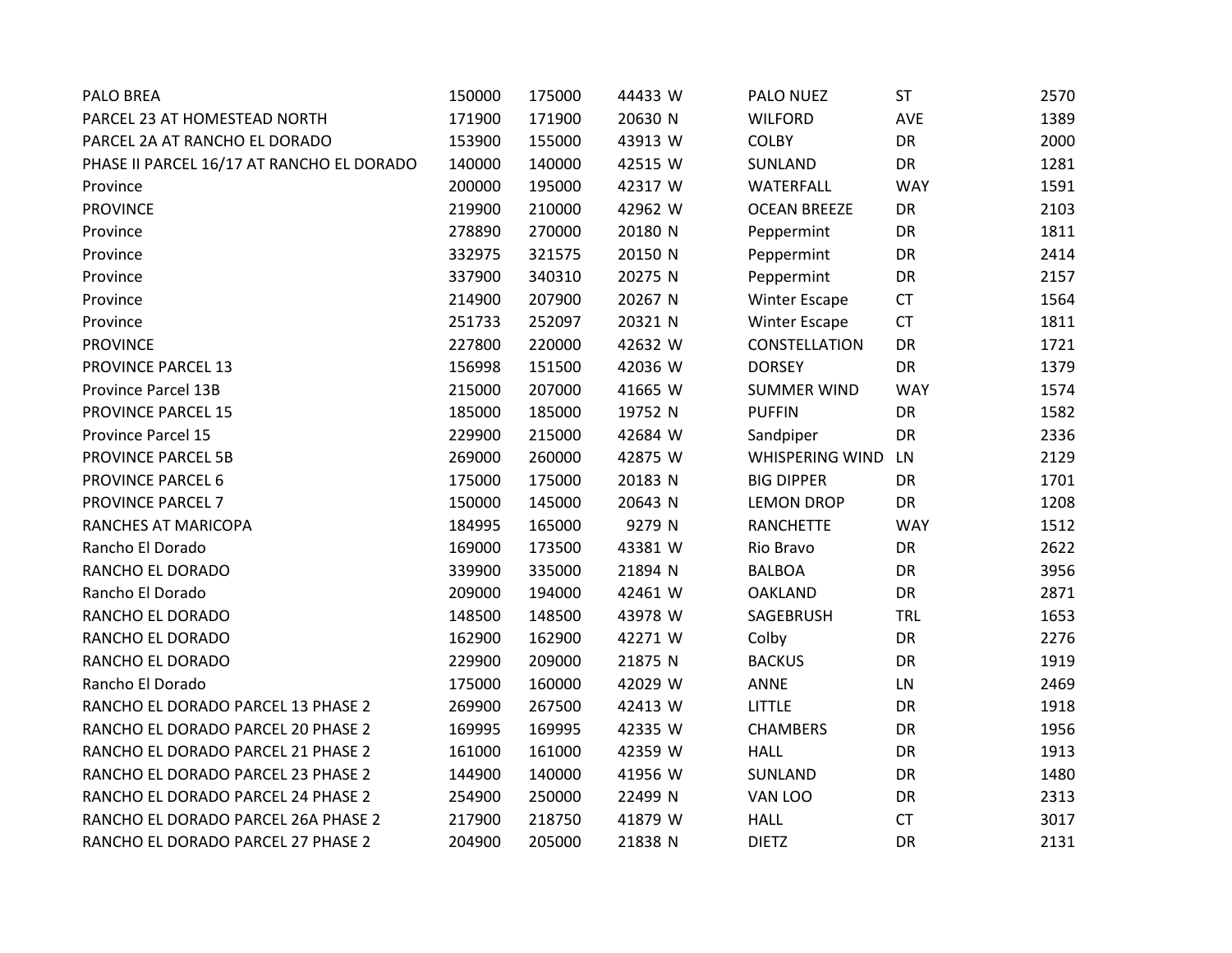| RANCHO EL DORADO PARCEL 3                 | 152500 | 150000 | 43854 W | <b>CAHILL</b>          | <b>DR</b>         | 1658 |
|-------------------------------------------|--------|--------|---------|------------------------|-------------------|------|
| RANCHO EL DORADO PARCEL 3                 | 145000 | 143000 | 43736 W | RIO LOBO               | DR                | 1482 |
| RANCHO EL DORADO PARCEL 3                 | 144900 | 144900 | 43665 W | <b>WADE</b>            | DR                | 1441 |
| RANCHO EL DORADO PARCEL 33 PHASE 3 The La | 177677 | 170000 | 21841 N | <b>BOLIVIA</b>         | <b>ST</b>         | 2374 |
| RANCHO EL DORADO PARCEL 36A PHASE 3       | 188900 | 187500 | 41300 W | <b>COLBY</b>           | DR                | 2656 |
| RANCHO EL DORADO PARCEL 36A PHASE 3       | 196995 | 190000 | 41369 W | <b>RIO BRAVO</b>       | DR                | 1788 |
| RANCHO EL DORADO PARCEL 36B PHASE 3       | 209500 | 209500 | 40877 W | <b>BEDFORD</b>         | DR                | 2048 |
| RANCHO EL DORADO PARCEL 5                 | 155000 | 140000 | 43415 W | SUNLAND                | DR                | 1938 |
| RANCHO EL DORADO PARCEL 7                 | 349999 | 349900 | 43350 W | <b>DESERT FAIRWAYS</b> | DR                | 2814 |
| RANCHO EL DORADO PHASE 2                  | 142500 | 142000 | 41908 W | Sunland                | DR                | 1546 |
| RANCHO MIRAGE ESTATES PARCEL 1            | 179900 | 177000 | 37855 W | <b>MERCED</b>          | <b>ST</b>         | 2754 |
| RANCHO MIRAGE ESTATES PARCEL 3            | 176500 | 176500 | 37930 W | <b>MONTSERRAT</b>      | <b>ST</b>         | 2319 |
| RANCHO MIRAGE ESTATES PARCEL 5            | 198499 | 198499 | 38090 W | <b>SAN CAPISTRANO</b>  | AVE               | 1864 |
| S23 T6S R2E                               | 149900 | 149900 | 51398 W | <b>VENTADA</b>         | <b>RD</b>         | 1450 |
| <b>S27 T6S R2E</b>                        | 150000 | 152000 | 572 S   | <b>DEER</b>            | <b>TRL</b>        | 748  |
| SANTA ROSA SPRINGS PARCEL 1               | 183956 | 183956 | 17014 N | <b>ROSEMONT</b>        | <b>ST</b>         | 1815 |
| SANTA ROSA SPRINGS PARCEL 2               | 152900 | 153000 | 42368 W | <b>BALSA</b>           | <b>DR</b>         | 1698 |
| <b>SENITA</b>                             | 149900 | 149900 | 19261 N | LELAND                 | <b>RD</b>         | 1534 |
| <b>SENITA UNIT 1</b>                      | 149000 | 149000 | 43888 W | <b>MAGNOLIA</b>        | <b>RD</b>         | 2013 |
| <b>SENITA UNIT 1</b>                      | 155900 | 150000 | 43874 W | <b>MAGNOLIA</b>        | <b>RD</b>         | 2222 |
| <b>SENITA UNIT 1</b>                      | 154900 | 154900 | 43669 W | <b>WILD HORSE</b>      | <b>TRL</b>        | 1371 |
| <b>SENITA UNIT 2</b>                      | 150000 | 153000 | 43454 W | <b>COWPATH</b>         | <b>RD</b>         | 1533 |
| <b>SENITA UNIT 2</b>                      | 144900 | 144900 | 18840 N | LELAND                 | <b>RD</b>         | 1817 |
| Senita Unit 2                             | 165000 | 165000 | 19483 N | Leland                 | <b>RD</b>         | 3128 |
| <b>SENITA UNIT 3</b>                      | 159000 | 154000 | 42751 W | <b>BLAZEN</b>          | <b>TRL</b>        | 2221 |
| <b>SENITA UNIT 3</b>                      | 215000 | 215000 | 19203 N | <b>TOYA</b>            | <b>ST</b>         | 4156 |
| <b>SENITA UNIT 3</b>                      | 199900 | 188000 | 42995 W | <b>KRISTAL</b>         | LN                | 3241 |
| <b>SENITA UNIT 3</b>                      | 132000 | 135000 | 42990 W | CAMINO DE JANOS        | $\rightarrowtail$ | 1371 |
| SILVER OAK PARCEL 8 AT GLENNWILDE         | 245000 | 223500 | 41873 W | <b>CARLISLE</b>        | LN                | 2287 |
| <b>SMITH FARMS PARCEL 6</b>               | 191800 | 187500 | 40271 W | <b>LOCOCO</b>          | ST                | 2237 |
| Sorrento                                  | 125500 | 130000 | 17881 N | Ischia                 | <b>RD</b>         | 1380 |
| The Lakes at Rancho El Dorado             | 181995 | 173995 | 41343 W | Elm                    | DR                | 1527 |
| The Lakes at Rancho El Dorado             | 190995 | 182995 | 41327 W | Elm                    | DR                | 1788 |
| The Lakes at Rancho El Dorado             | 192995 | 184995 | 41230 W | Elm                    | <b>DR</b>         | 1788 |